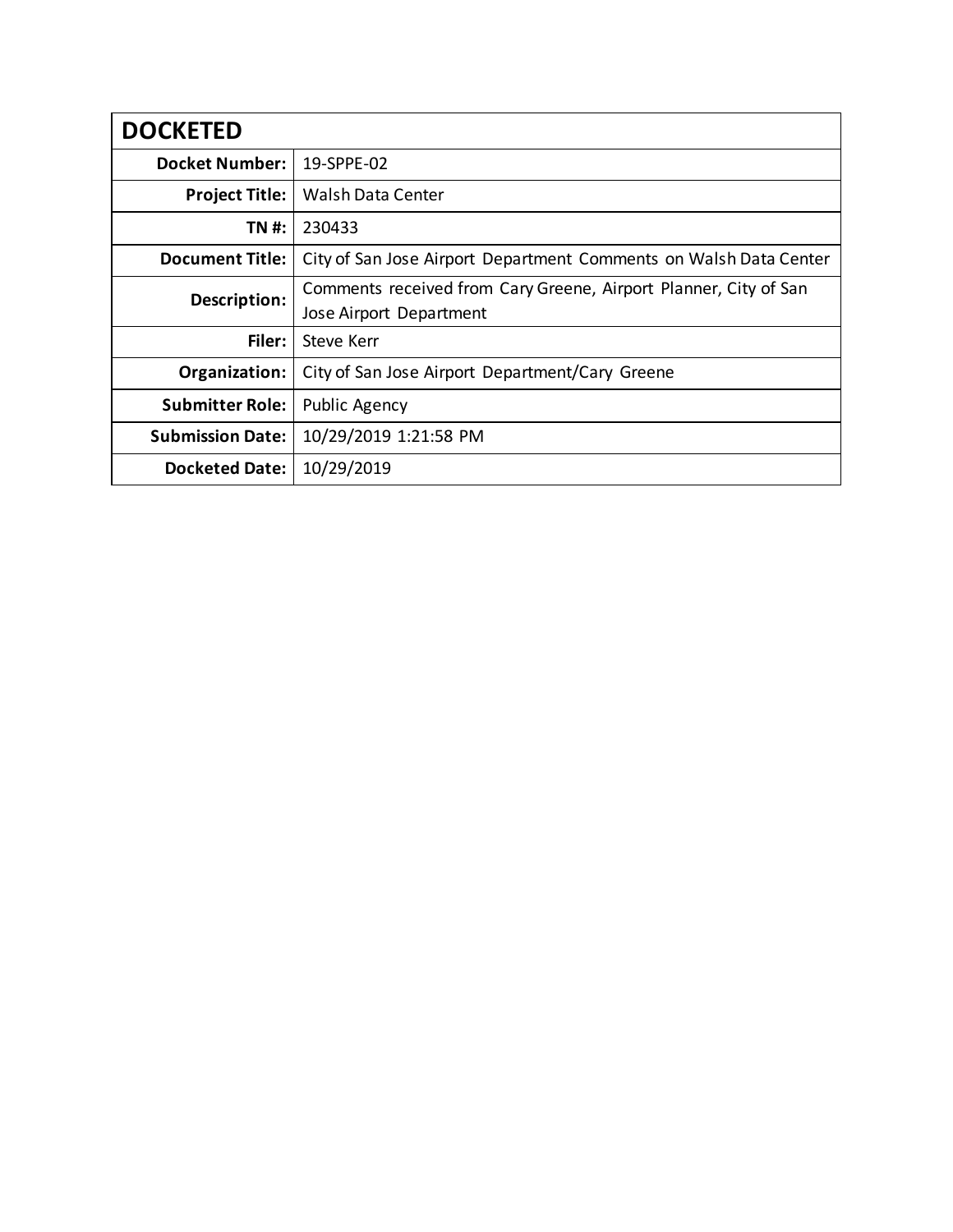**From:** "Greene, Cary" <**CGreene@sjc.org>** 

**Date:** October 16, 2019 at 11:37:36 AM PDT

**To:** "Leonidas Payne (CEC) [\(Leonidas.Payne@energy.ca.gov\)](mailto:Leonidas.Payne@energy.ca.gov)" [<Leonidas.Payne@energy.ca.gov>](mailto:Leonidas.Payne@energy.ca.gov) Cc: "Reena Brilliot (Santa Clara Planning) [\(rbrilliot@santaclaraca.gov\)](mailto:rbrilliot@santaclaraca.gov)" [<rbrilliot@santaclaraca.gov>](mailto:rbrilliot@santaclaraca.gov), "Mark Connolly (ALUC)" [<mark.connolly@pln.sccgov.org>](mailto:mark.connolly@pln.sccgov.org), "Sheelen, Ryan" [<rsheelen@sjc.org>](mailto:rsheelen@sjc.org) **Subject: Comments on Walsh Data Center (Docket No. 19-SPPE-02)**

## Hello Leonidas,

The City of San Jose Airport Department has reviewed the posted material on the subject project and finds the CEQA analysis contained in the "Application for SPPE for the Walsh Backup Generating Facility" does not correctly or completely address the aviation-related height issues. The Airport requests that the CEQA analysis contained in the application be revised in consideration of the following comments and, in turn, that project approval be contingent upon applicant receipt and compliance with Federal Aviation Administration (FAA) "determinations of no hazard" for the project structures.

## **Section 4.9 Hazards**

- **Page 117.** In the 1<sup>st</sup> full paragraph, the last sentence is incorrect and should be replaced with the following suggested new text: For the project site, any proposed structure more than a single story in height would exceed the FAR Part 77 notification surface. As the project proposes multiple-story structures up to a maximum building height to 122.5 feet, airspace safety review by the FAA is required.
- **Page 121.** The 2<sup>nd</sup> sentence of the "Impact HAZ-5" statement is partially incorrect and should be replaced or revised with: The project will need to file for FAA airspace safety review and receive "determination of no hazard" clearances in order to be constructed.
- **Page 122.** The top two sentences in the paragraph continued from Page 121 should be replaced with: Pursuant to FAR Part 77, proposed structures on the site more than one story in height require FAA airspace safety review. FAA issuance of "determination of no hazard" clearances, and subsequent applicant compliance with any conditions set forth in such FAA determinations, would ensure that the project does not have an adverse impact on airspace safety.

## **Section 4.11 Land Use and Planning**

• Page 131. The last sentence in the paragraph under "Norman Y. Mineta San Jose International Airport" should be replaced with: Proposed structures on the project site are also subject to FAA airspace safety review as discussed in Section 4.9 Hazards.